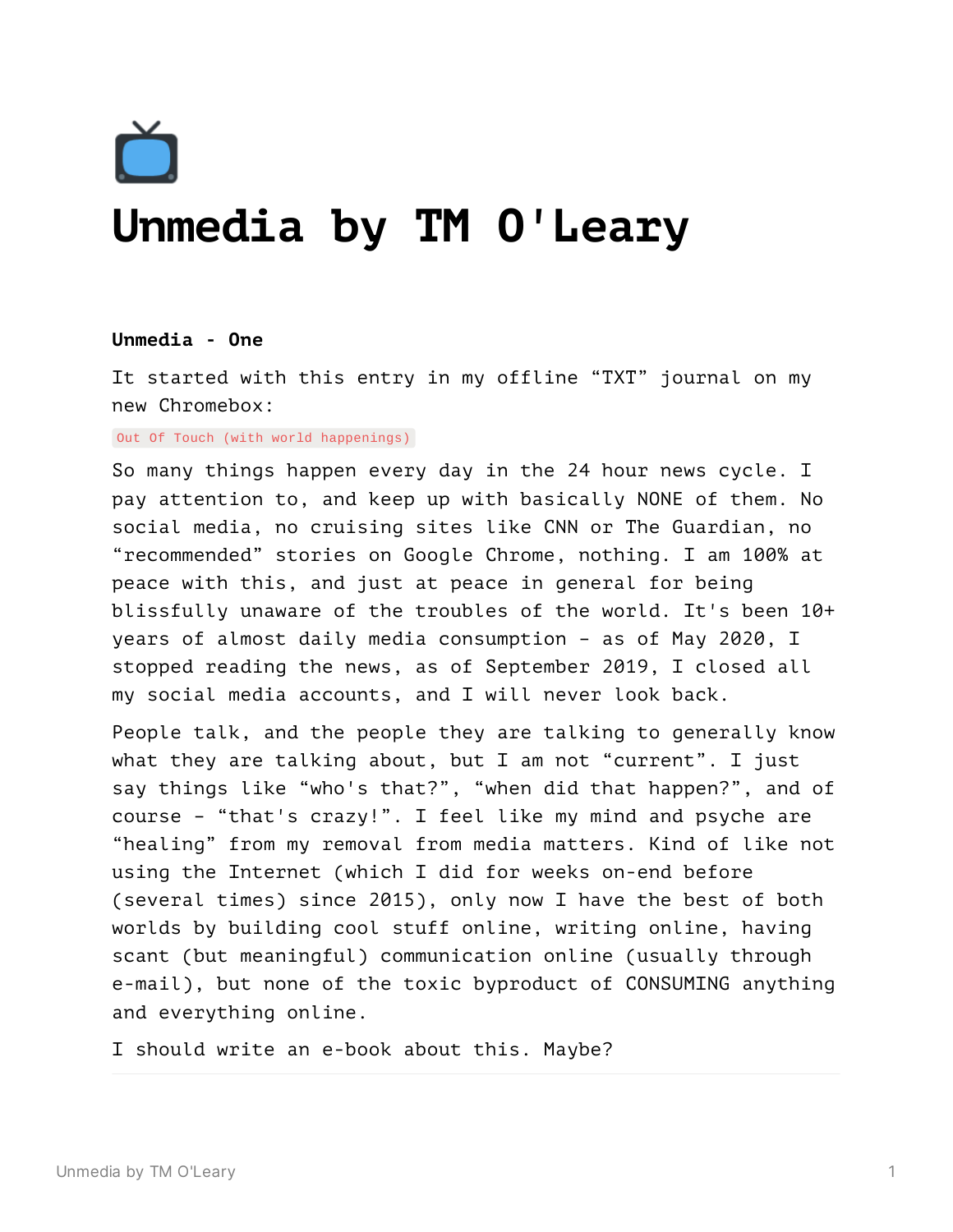...but did it really start there? I suppose it kind of started in early-2015 when I was having nervous breakdowns all the time from a wide range of issues I was facing in my life. I had moved to St Louis in October, 2014 with the hopes of finishing the book that I was writing about my time at Job Corps, selling the book, and having a more free, more independent life in "the big city". I managed to fill the (digital) pages with 100K words over the course of a year, but I was completely burnt out on the project, had no credentials with which to land a literary agent, had been through a gauntlet of different psychiatric medications (and psychiatrists) to help me with my mental health issues, but what I truly needed was a "time-out" from all the anxietyinducing dread and fear I saw on a daily basis being fed to me through the WWW. I decided (over the course of a couple weeks) that I was going to take a hiatus from the Internet. I prepared for this by giving my MacBook, iPad, and smartphone to my sister (for safe keeping), activate a dumbphone for communication, and buy and old school typewriter to document whatever happened in my time away. I managed to keep my hiatus going for three weeks, and hammer out 75 pages of "thoughts, ideas, and concepts" in the meantime on the typewriter – but I came back to the Internet more defeated than ever, but at least it was a "calm defeat".

Between 2015 and 2017, I took many hiatus' from the Internet. The longest stretching four weeks in early-2017. Each time I learned something new, but the thing I learned during that last hiatus, was that the Internet is really useful, and really convenient, and, if used the right way, really fun! So I needed a hybrid of quasi-regular Internet usage/access, and time spent away from consuming anything and everything that came my way. And with the intent to "unmedia" my life – I found the balance.

**Unmedia - Two**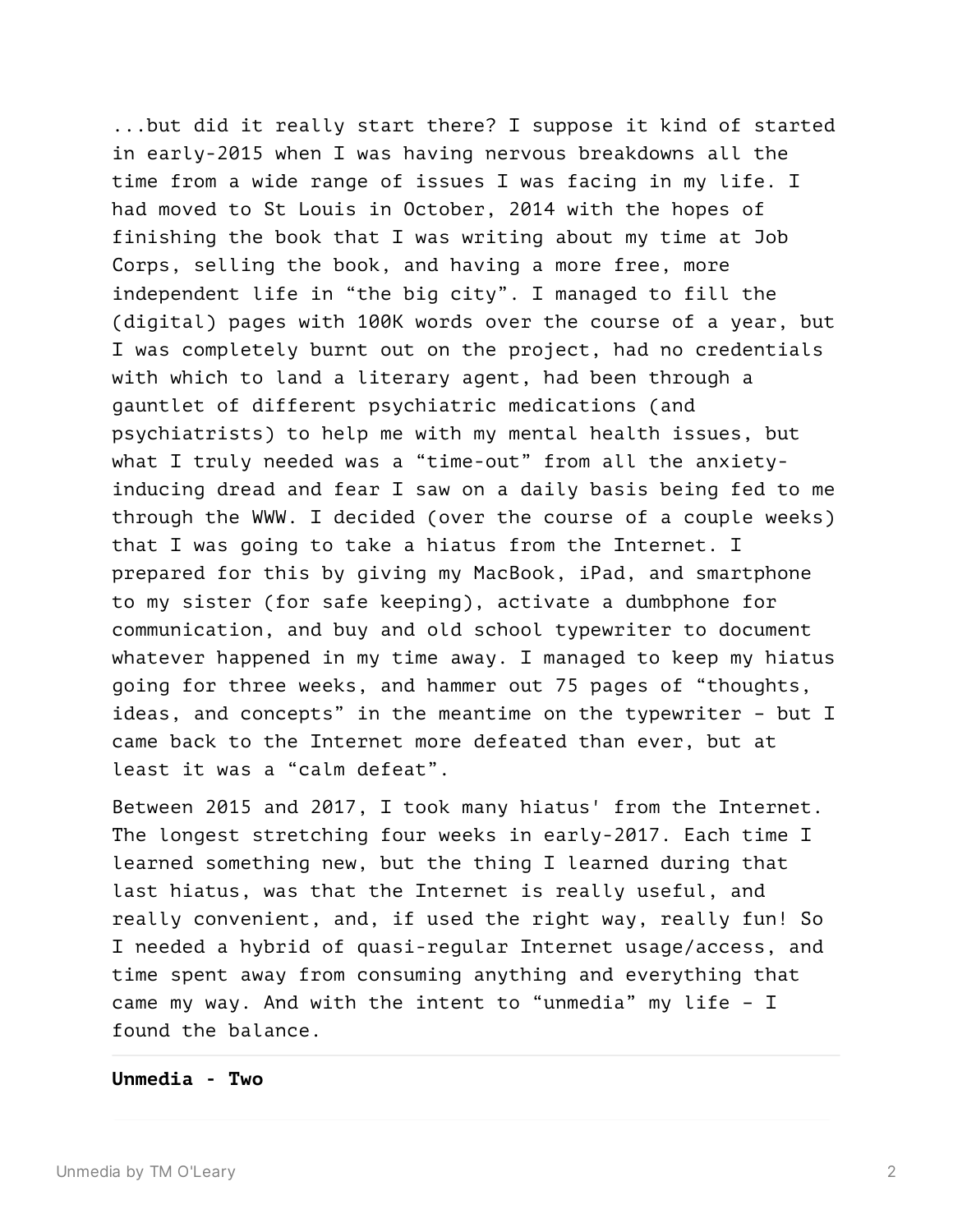Good information. Bad information. True information. False information. No information.

I fall in the very latter camp. I am without knowledge of what is happening where, or why, or how in the world outside my door. General tidbits of info come through via text messages, e-mails, phone calls, and real life conversations – but I don't "really" know the whole story. I am not "out there" in a cabin in the woods with no correspondence with human existence – in fact, I use the Internet quite regularly, and on a daily basis, and I write often, talk to online friends through email and IRC, respond to blog posts I have written, and so on. In all of these exchanges, I do not bring up the news, and incidentally, neither do the people I am corresponding with. We just...talk, about ourselves (perhaps in a self-absorbed sense, but more so to inform the other person about who they are "talking" to).

# **Am I in danger?**

Of lacking outside knowledge? Of appearing ignorant? Of knowing to run for the hills if a meteor is coming towards Earth? Well, I have many books to read, and a library not far from my home, so I can obtain new knowledge fairly easily. I could appear ignorant on occassion, but the worst that would happen there is that I would lose some cool points, and not care and carry on. And if there is a meteor coming towards Earth, we are all goners, anyway, so no need to panic ;)

Conclusion: not in danger

# **Do I have a Fear of Missing Out (FOMO)?**

I'm not sure what I would be missing out on? Like David Rushkoff mentioned in the book Present Shock; there is "streaming media", and "stacked media" – and the streaming media we will never catch up on. It is ongoing, constant, overwhelming, and oftentimes useless. It is completely impossible to stay on top of the streaming news cycle, and if I am comfortable with letting go of 80% of it, I am comfortable with letting go of ALL of it. "Stacked media" such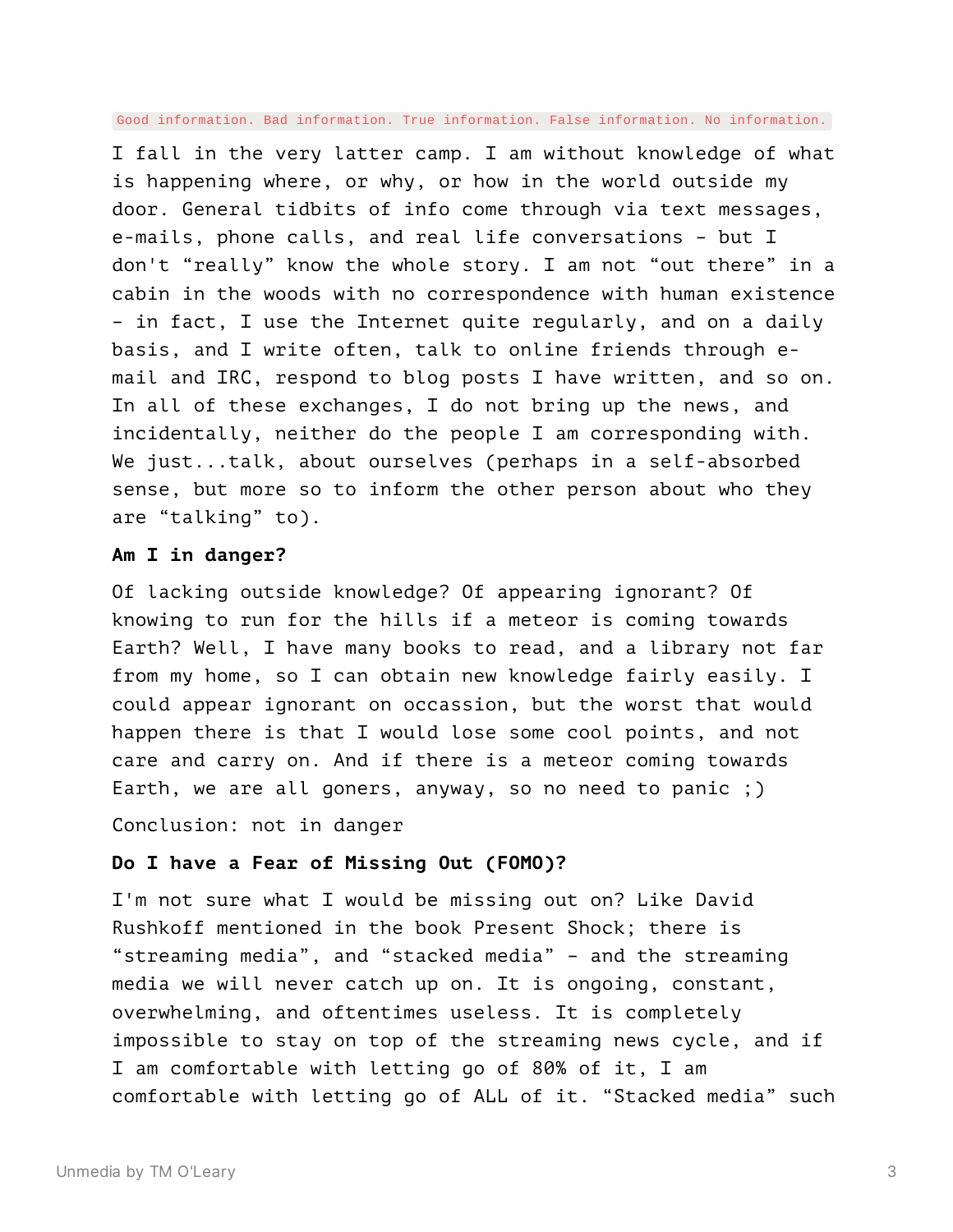as e-mails and text messages will be right there waiting for me when I return from whatever event in life I was doing that caused me to miss that e-mail or message. After all, the message doesn't "go away" or dissolve just because I didn't see the notification in real time.

Conclusion: I have no (illogical) Fear Of Missing Out

## **Unmedia - Three**

### Amusing Yourself, or, Becoming Anti-Bored

This is a large subject to unpack. Yes, boredom is real. Yes, it is unavoidable. Yes, it increases without the (negative) stimuli of rage, fear, helplessness, manic highs, depressive lows, and cynical numbness. Knowing (as humans) that we cannot truly escape boredom, and will never outrun the beast of time – it is best to embrace it, deal with the "digital detox" symptoms of short term dopamine deprival, and just "get through it". It takes time, sometimes days, or weeks, or months – but it is the fluency with which boredom is dealt that truly improves you as a person. New, and better habits form. Creativity is unleashed. Time is still there, but filling that time with things that bring fulfillment and joy become ....within reach, and attainable, and then you begin to realize that you are not a slave to the viral news cycle and all hazardous byproduct of "extra emotions" that you are left with when (inevitably) boredom does strike again. Boredom is like a mantlepiece for how time is spent – make use of it, BUILD with it, DO with it, or let it be a crushing hurdle in life when it is not managed properly.

#### **Unmedia - Four**

#### The Feed Is Not The Problem

Twitter, Facebook, news aggregators, aka "feeds" – these are not the problem most people have. There is nothing mythical or unique about a list of headlines + links that make people feel bad about themself, the world, their life. It is the FREQUENCY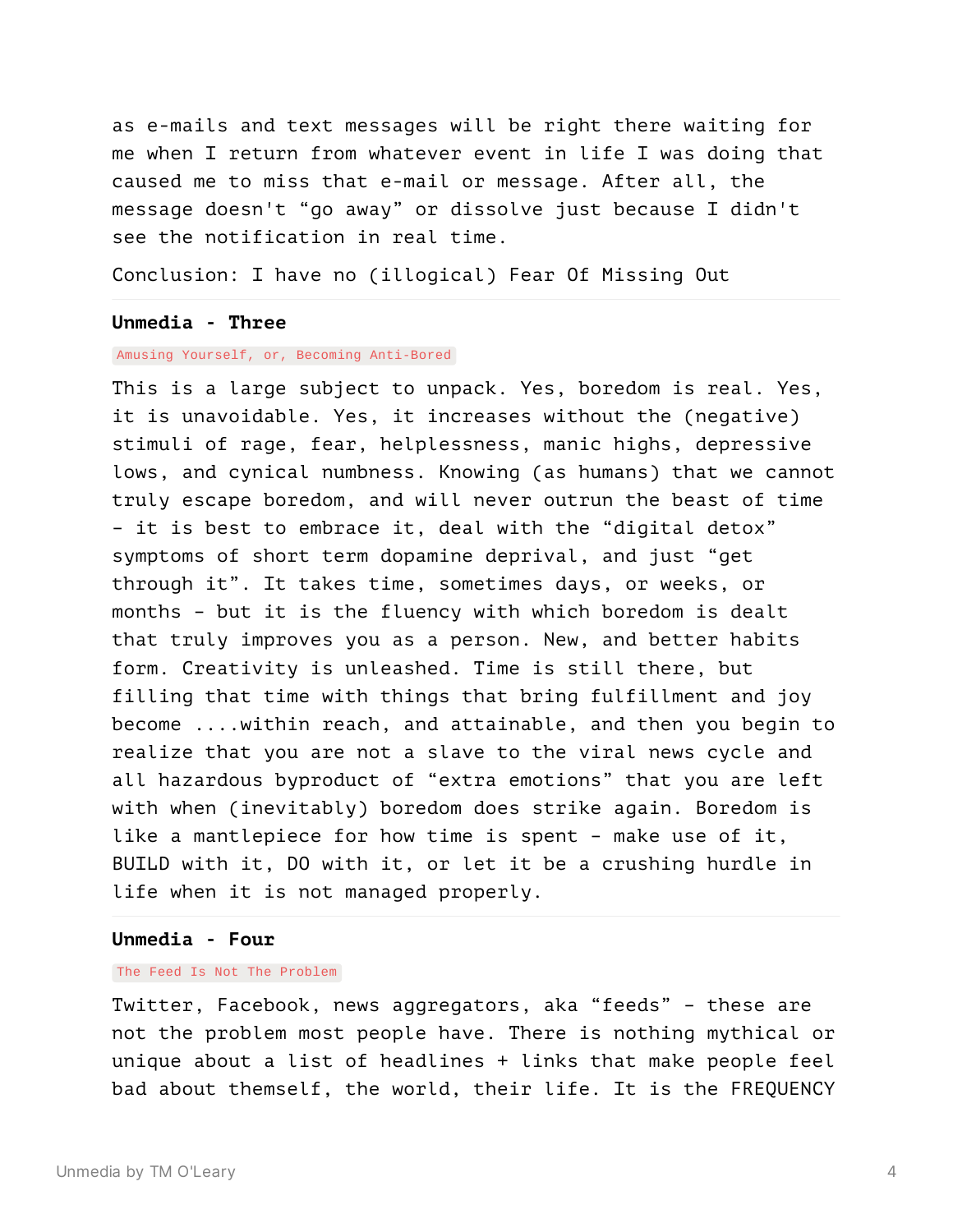that we CHECK and SCROLL the feed that causes issues for most people. It is, in simple terms, an addiction. Social media, or news, (or in some cases television) addiction – and addiction always drags out the worst in a person's character. People always (with some dim light in the back of their mind) think that THIS time the feed will be good. The news will be better. The world will heal itself. Something extraordinary will justify the minutes / hours / days / weeks of hopeless refreshing. But the justification is never there, because addiction (to anything) is not justifiable.

Yes, social media, and news sites can and will harvest your data and sell it to competing marketing firms, and that is an immoral, privacy-invasive, deceptive thing to do – but – this isn't the "issue" that makes people feel alienated or put-off by the media at large, it is the habitual revisitation of those sites and services that make people develop a sort of notification neurosis.

Someone once said to me: "an alcoholic is not responsible for their alcoholism – but they ARE responsible for their recovery from it". The same can be said for media consumption. No one will fix the feeds for the media addicted. Only the addict can fix their affliction.

# **Unmedia - Five**

## Lost to Time(lines) and (Cyber)space

Mostly, it isn't just repetitive checking, reading, scrolling, and the resulting "notification neurosis" that comes from such activities that is a threat to ourselves/society – but rather the time lost when doing such activities. Humans, everyone, no matter who they are, have a "mono mind", meaning when they are in the act of doing ONE thing, it is categorically impossible to be doing something else at the same time. Even people who claim to be multi-tasking are doing nothing of the sort because the brain will not allow it. It goes from watching TV/checking Twitter on a phone, to writing a blog post/while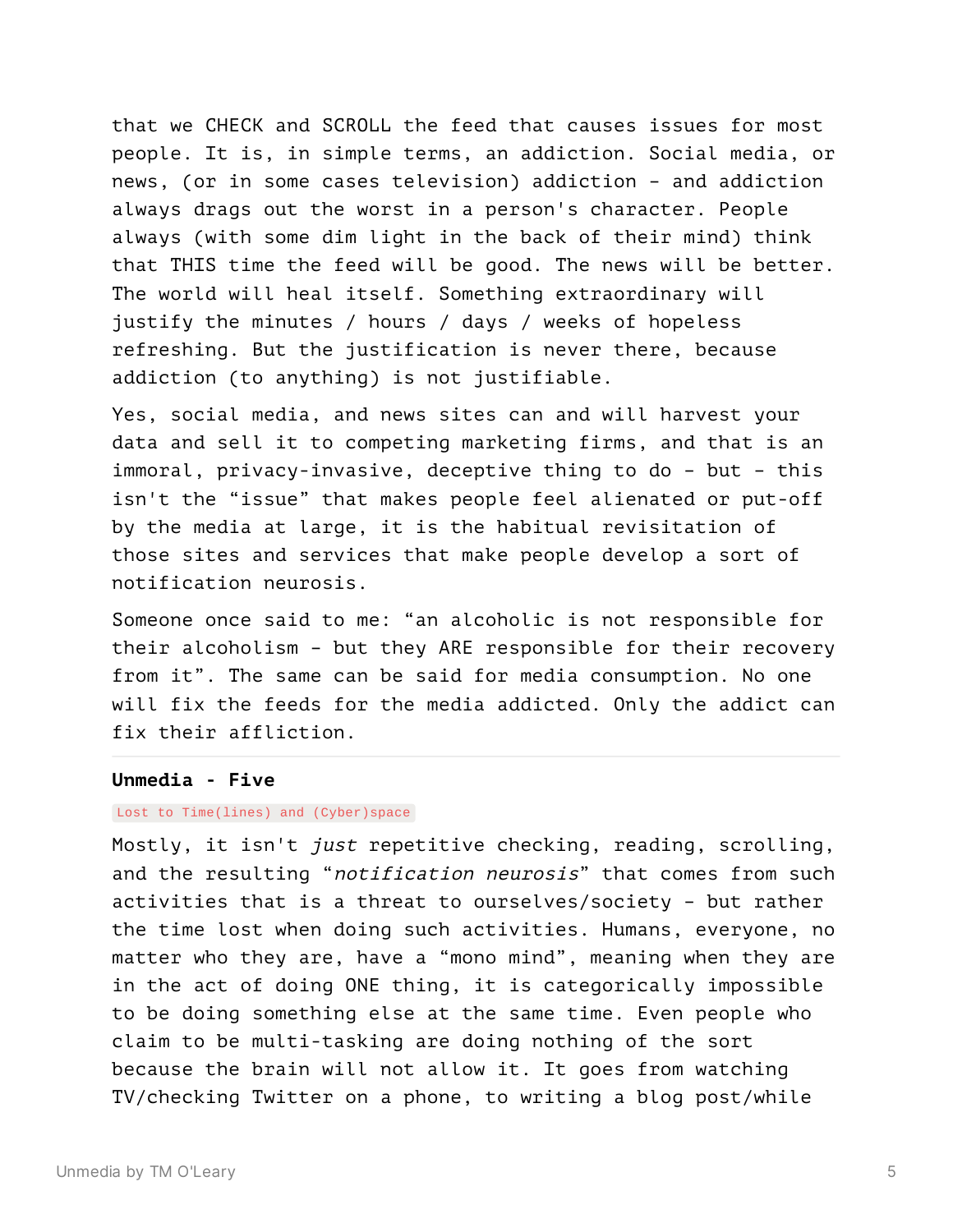"simultaneously" listening to music, to feeding a child/catching up on sports scores. So, everyTHING that you do, you are by definition NOT doing something else. Every minute and moment spent consuming media (social, televised, or otherwise) is a moment NOT spent on anything else.

Priorities are important. Prioritizing you, or another human's well-being should always be the number one priority in life. What happens in the broader world are real things that are happening, but concerning yourself with them for more than a fleeting moment is not condusive to a prioritized existence. And time, itself, and the finite amount of it that we, everyone, has in this world, will always be our most valuable asset and how we *spend* it will always be our best investment.

# **Unmedia - Six**

## Dancing Around The Zeitgeist In The Room

One thing I have noticed in the past decade, in terms of social interaction (in real life and *certainly* online), is that almost everyone seems to be "on the same page". Everyone has visited the "digital water cooler", everyone has seen the days viral headlines, everyone seems to be either on one side, or another, or undecided (yet still informed) on any given subject that made it's way around the WWW for that day. This "zeitgeist" of current events (or as I simply call it, "Like Think") is probably the polar opposite of someone, or group of people, generating a new idea (or ideas) in terms of...anything. Everybody has the "task" of thought worked out for them already, and are given their row of multiple choice opinions on the world "at large", and they either fall here, or there, or somewhere in-between. Original thought falls by the wayside, uniqueness is tampered down, grass root concepts and beliefs are discounted as "not being relevant for the subject at hand" or "not on the list" of things it is OK to agree or disagree with. It diminishes character, makes people uncomfortable.